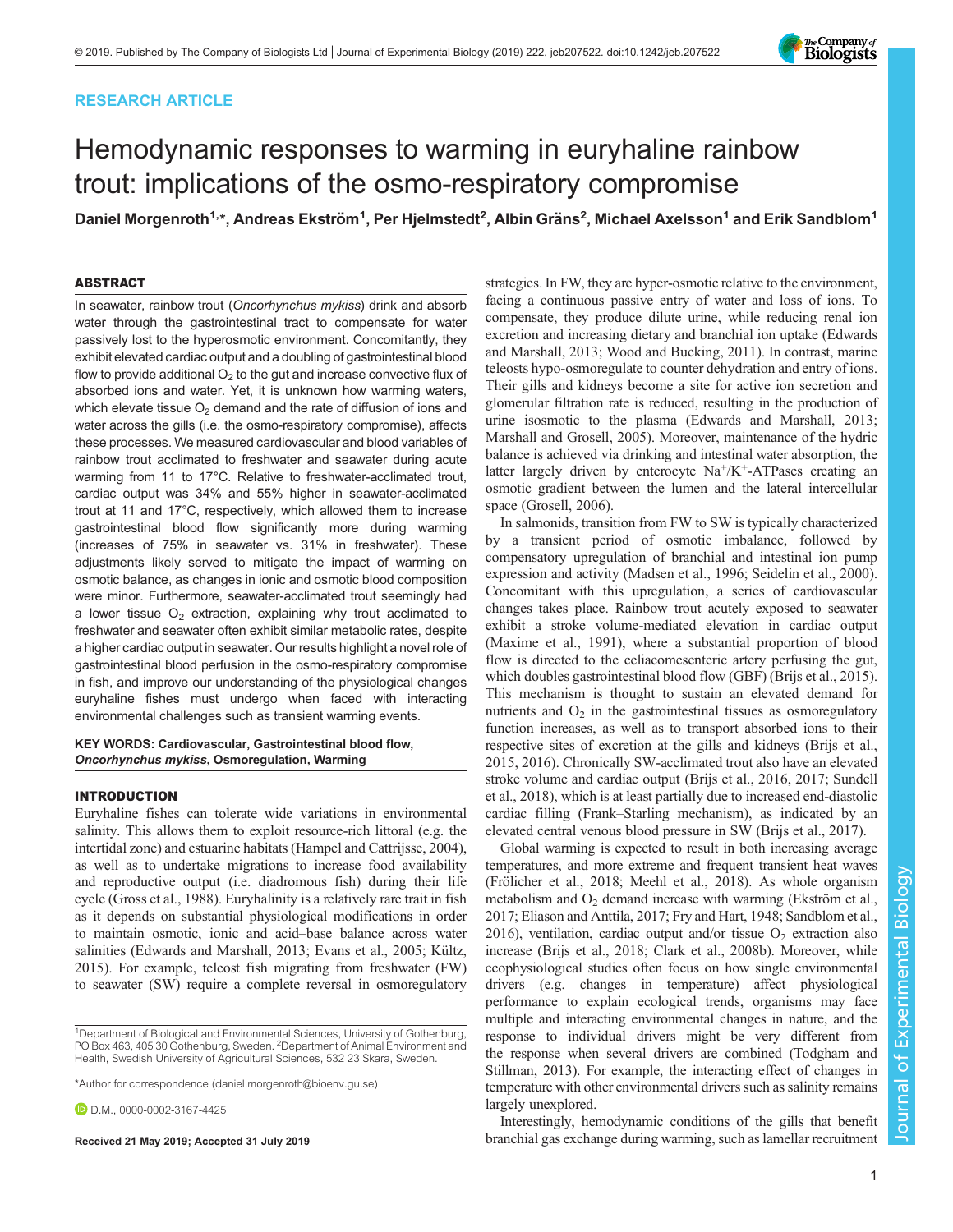| <b>List of symbols and abbreviations</b>    |  |  |  |  |
|---------------------------------------------|--|--|--|--|
| freshwater                                  |  |  |  |  |
| gastrointestinal blood flow                 |  |  |  |  |
| mean corpuscular hemoglobin concentration   |  |  |  |  |
| dorsal aortic blood pressure                |  |  |  |  |
| partial pressure of arterial O <sub>2</sub> |  |  |  |  |
| central venous blood pressure               |  |  |  |  |
| partial pressure of venous O <sub>2</sub>   |  |  |  |  |
| seawater                                    |  |  |  |  |
|                                             |  |  |  |  |

and reduced blood–water diffusion distance also result in greater osmoregulatory challenges, as they also favor diffusion of water and ions. The balance between these processes is known as the osmo-respiratory compromise [\(Sardella and Brauner, 2007](#page-8-0)). For example, elevated branchial blood perfusion in response to exercise or warming in FW results in increased influx of water and loss of ions across the gills ([Gonzalez and McDonald, 1992; Isaia, 1972](#page-8-0); [Onukwufor and Wood, 2018\)](#page-8-0), while in SW the same challenges lead to dehydration and elevated plasma ion concentration [\(Gallaugher](#page-7-0) [et al., 2001;](#page-7-0) [Isaia, 1972; Motais and Isaia, 1972](#page-8-0)). Thus, to compensate for the exacerbated diffusive loss of water through the gills in SW at elevated temperatures, it could be hypothesized that SW-acclimated fish must increase the rate of intestinal water absorption proportionally more, which would necessitate a proportionally greater increase in GBF in SW compared to FW. Alternatively, failure of SW-acclimated fish to sufficiently elevate GBF with warming could result in disturbed osmotic and ionic blood composition (e.g. high osmolality, hypernatremia), possibly compromising cardiac function. Indeed, such homeostatic imbalances have been shown to impair cardiac contractility in amphibians [\(Hillman, 1984; Hillman and Withers, 1988](#page-8-0)), and have been suggested as a possible underlying cause for the reduced swimming performance observed in fish acutely exposed to increased salinity [\(Brauner et al., 1992;](#page-7-0) [McKenzie et al., 2001](#page-8-0)). In fact, in a previous study comparing cardiovascular responses to moderate warming from 10 to 16.5°C, [Brijs et al. \(2017\)](#page-7-0) noted a reduced stroke volume in SW-acclimated rainbow trout (Oncorhynchus mykiss) at the elevated temperature, indicating cardiac impairment, but the mechanism underlying this effect is unknown. In salmonids, the inner spongy myocardium relies solely on luminal venous  $O_2$  supply while the outer compact myocardium is also perfused by coronary arteries [\(Farrell et al., 2012](#page-7-0)). The partial pressure of venous  $O_2(Pv_{O_2})$ commonly decreases with warming, which may constrain stroke volume as  $Pv_{\Omega_2}$  drives the diffusion of  $\Omega_2$  into the spongy myocardium [\(Clark et al., 2008b](#page-7-0); [Ekström et al., 2016](#page-7-0)). Another possibility is, therefore, that the reduced cardiac stroke volume observed in SWacclimated fish during warming [\(Brijs et al., 2017](#page-7-0)) is caused by greater reductions in  $Pv_{\text{O}_2}$  in SW, perhaps as a result of increased  $O_2$  extraction from the osmoregulating gut tissues at elevated temperatures.

Despite its crucial role for osmoregulation, the effect of warming on GBF dynamics in fish acclimated to different salinities has not been analyzed. Furthermore, it is currently unknown how GBF dynamics relates to blood osmotic homeostasis across acclimation salinities during warming. To test this, we recorded cardiac output, blood pressures and gastrointestinal blood flow, along with sequential blood sampling to determine hemoglobin concentration as a measure of blood  $O_2$ -carrying capacity, as well as plasma ion composition and osmolality, during a standardized acute warming protocol (11 to 17°C) in FW- and SW-acclimated rainbow trout. We specifically hypothesized that SW-acclimated trout would exhibit greater increases in GBF during warming to counter an increased

osmotic loss of body water and to sustain an elevated metabolic demand of the gut in SW. Furthermore, by measuring  $Pv_{\text{O}_2}$  and plasma ion composition across salinities and temperatures, we tested the hypotheses that decreased  $Pv_{\text{O}_2}$  or disturbed plasma osmotic homeostasis could explain previously observed reductions in cardiac contractility during warming in SW-acclimated trout [\(Brijs et al., 2017\)](#page-7-0).

## MATERIALS AND METHODS Fish and holding conditions

Rainbow trout (Oncorhynchus mykiss Walbaum 1792) of mixed sex were obtained from a commercial fish farm (EM-Lax AB, Västervik, Sweden) and acclimated in FW for at least 2 weeks. Subsequently, half of the fish were transferred to SW (salinity  $32\pm 2$  ppt, [K<sup>+</sup>]: 9.6 mmol l<sup>-1</sup>, [Na<sup>+</sup>]: 521 mmol l<sup>-1</sup>, [Cl<sup>-</sup>]: 469 mmol l−<sup>1</sup> ; source of the sea salt: Aquaforest, Brzesko, Poland) and allowed to acclimate for a minimum of 4 weeks prior to the experiments. FW- and SW-acclimated fish were maintained at ∼11°C under a 12 h:12 h light:dark photoperiod in 2000 l tanks supplied with recirculating aerated water. The fish were fed 7 mm pellets (Protec Trout pellets, Skretting, Stavanger, Norway) twice weekly until the start of the experiments, and were fasted for 1 week prior to the start of experiments. The study was covered by ethical permit 165-2015, approved by the regional ethical committee in Gothenburg.

## Surgery and instrumentation

The study consisted of two experimental series using two differently instrumented groups of fish that were subjected to the same experimental protocol (see below for details). In the first experiment, perivascular flow probes were used to measure GBF and cardiac output, and to determine heart rate and stroke volume. In the second experiment, fish were cannulated to measure dorsal aortic  $(Pa)$ , central venous blood pressures  $(Pv)$  and heart rate, along with blood sampling at regular intervals to determine hematocrit, hemoglobin concentration,  $Pa<sub>O<sub>2</sub></sub>$  (partial pressure of arterial  $O_2$ ),  $Pv_{O_2}$ , blood ion composition and osmolality.

For all surgical protocols and acclimation groups, fish were anesthetized in FW containing 150 mg l−<sup>1</sup> MS222 (ethyl-3-aminobenzoate methanesulphonic acid, Sigma-Aldrich Inc., St Louis, MO, USA) buffered with 300 mg  $l^{-1}$  NaHCO<sub>3</sub> (see [Sundell et al., 2018](#page-8-0)). Once the opercular movements ceased, body length and mass were determined and the fish was placed on a surgical table covered with wet foam. A continuous flow of FW at 10°C containing maintenance anesthesia (100 mg l−<sup>1</sup> MS222 buffered with 200 mg  $l^{-1}$  NaHCO<sub>3</sub>) was delivered over the gills.

## Surgical protocol 1: Cardiac output and gastrointestinal blood flow

The fish was placed laterally on its left side and the celiacomesenteric artery was accessed via a lateral incision ∼3 mm above the pectoral fin. The artery originates from the dorsal aorta and supplies the swim bladder, gonads, spleen, stomach, intestine and liver [\(Olson, 2011\)](#page-8-0). The vessel was carefully dissected free using blunt dissection and a Perspex cuff (diameter 1.6 to 1.8 mm depending on the size of the vessel) with an integrated 20 MHz Doppler flow crystal (Iowa Doppler products, Iowa City, IA, USA) was placed around the vessel, taking care not to restrict vessel blood flow or causing damage to nearby nerves. The incision was closed with interrupted 3-0 silk sutures. Following this procedure, the ventral aorta was accessed via an incision in the isthmus in the opercular cavity, and the vessel was dissected free using blunt dissection, thus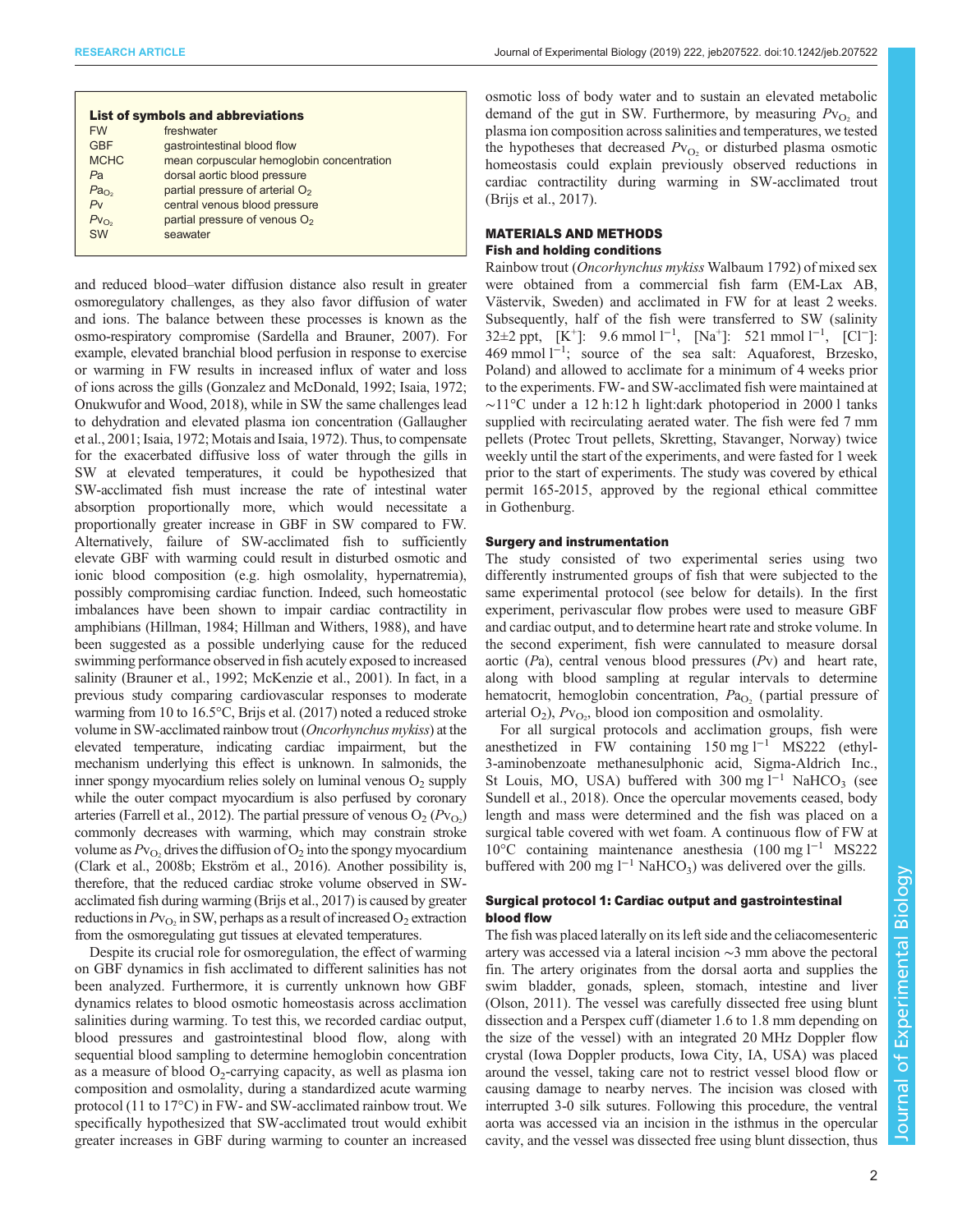avoiding damaging surrounding vessels, nerves or the pericardium. A 2.5-mm Transonic transit-time blood flow probe (L type; Transonic Systems, Ithaca, NY, USA) was placed around the ventral aorta. The probe was secured to the skin with two silk sutures, one inside the opercular cavity and one to the skin just outside the opercular cavity. Finally, the leads from the two flow probes were secured in front of the dorsal fin with a single anchor suture. As temperature can affect the probe readings, each Transonic flow probe was bench calibrated at 11°C, 13°C, 15°C and 17°C with known flow rates, following the methods specified in the user manual.

# Surgical protocol 2: Arterial and venous blood pressure and blood sampling

The sinus venosus was non-occlusively cannulated using a polyethylene catheter (PE-50, Clay Adams; Becton Dickinson and Co, Sparks, MD, USA) filled with heparinized (100 IU ml−<sup>1</sup> ) 0.9% NaCl as described by [Sandblom et al. \(2006\)](#page-8-0). Briefly, the ductus of Cuvier was accessed inside the opercular cavity by lifting the operculum and the gill arches. An incision was made parallel to the fifth branchial arch and a 4-0 silk suture was tied to the lateral surface of the ductus to enable lifting the vessel. A small incision was made in the vessel and a catheter was inserted and advanced towards the sinus venosus. A suture secured the catheter inside the ductus and two more sutures secured the catheter to the skin of the fish in front of the dorsal fin. The fish was then placed dorsally and a heparinized PE-50 catheter was inserted into the dorsal aorta using the method described by [Soivio et al. \(1975\)](#page-8-0) and modified by [\(Kiessling et al., 1995\)](#page-8-0). Blood was withdrawn to verify correct placement, then the catheter was flushed and filled with heparinized saline, exteriorized through a hole pierced in the snout and attached with the same dorsal suture as the venous catheter.

#### Experimental protocol

The instrumented fish were transferred into individual 12.5 l PVC holding tubes and allowed to recover for a minimum of 40 h prior to the start of the experimental protocol. The water flow through the tubes was ∼10 liters min−<sup>1</sup> with supplementary aeration to ensure appropriate water air saturation (>90%) across temperatures. After connecting the fish to the recording equipment in the morning, baseline values at 11°C were recorded for 2 h or until steady state resting values had been attained. Blood samples were taken from the cannulated fish from both the arterial and venous catheters at this time point. Blood was collected for  $P_{\text{O}_2}$  analyses (100 µl from each catheter) using an airtight 250 µl Hamilton syringe and immediately analyzed. Another >0.3 ml of arterial and venous blood was then withdrawn using a 1 ml tuberculin syringe and centrifuged for 5 min at 5000 g and the plasma was kept frozen at <sup>−</sup>80°C for later analyses of plasma osmolality and concentrations of Na<sup>+</sup>, K<sup>+</sup> and Cl<sup>−</sup>. Hematocrit and [Hemoglobin] was also determined using blood from the venous cannula prior to centrifugation. After the plasma sampling at 11°C, the red blood cells were gently resuspended in an equivalent volume of 0.9% saline and reinfused into the fish to minimize loss of red blood cells. The temperature was then increased in steps of 2°C per 30 min, maintaining each target temperature stable for at least 30 min, which resulted in a temperature increase of  $2^{\circ}$ C h<sup>-1</sup>. Once the final temperature of 17°C was reached, the fish were left undisturbed for a minimum of 1 h at this temperature. Finally, arterial and venous blood was sampled again from each cannulated fish as described above. Fish were euthanized with a sharp blow to the head upon termination of the experiment.

#### Data acquisition and analyses

The Transonic flow probe was connected to a three-channel Transonic blood flow meter (model T206; Transonic Systems, Ithaca, NY, USA). The Doppler flow probe was connected to a Doppler flow meter (model 545C-4, Iowa Doppler products, IA, USA). The venous and arterial catheters were connected to pressure transducers (model DPT-6100, pvb; Medizintechnik, Kirchseeon, Germany) and the signal was amplified using a 4ChAmp amplifier (Somedic, Hörby, Sweden). The pressure transducers were calibrated against a static water column at the start of each experimental protocol. The blood for  $P_{\text{O}_2}$  measurements was transferred to a MC100 Microcell Respirometer (Strathkelvin Instruments Ltd., Motherwell, UK) modified to fit a 3 mm Firesting  $O<sub>2</sub>$  optode [\(https://skfb.ly/6AMFz\)](https://skfb.ly/6AMFz), connected to a FireSting  $O<sub>2</sub>$ system (PyroScience, Aachen, Germany) and calibrated at each temperature using two-point calibration. All signals where recorded using a 16SP PowerLab system (ADInstruments, Castle Hill, Australia) at a sampling rate of 10 Hz using LabChart pro data acquisition software (version 7.3.2, ADIinstruments, Castle Hill, Australia).

Hematocrit was determined by spinning the blood in microhematocrit tubes for 5 min at  $10,000 \, \text{g}$  and measuring the resulting fraction of red blood cells. [Hemoglobin] was measured using a handheld Hb  $201<sup>+</sup>$  analyzer (Hemocue, Ängelholm, Sweden), and the values were calibrated for fish blood according to [Clark et al. \(2008a\)](#page-7-0). Plasma [Na<sup>+</sup>], [K<sup>+</sup>] and [Cl<sup>-</sup>] were determined with an electrolyte analyzer (Convergys® ISE Comfort, Convergent Technologies, Coelbe, Germany). Plasma osmolality was determined using an Advanced Model 3320 micro-osmometer (Advanced Instruments, Norwood, MA, USA).

#### **Calculations**

Condition factor was calculated by using the formula:

Condition factor = (body mass/length<sup>3</sup>) 
$$
\times
$$
 100. (1)

Depending on the instrumentation, heart rate was determined from the pulsating ventral aortic blood flow or the blood pressure traces. Stroke volume was calculated as:

$$
Stroke volume = cardiac output/heart rate. \t(2)
$$

The relative changes in GBF were estimated from the changes in blood velocity compared to the values at 11°C, which was set to 100%. To further interpret the relative changes in GBF, the absolute GBF was estimated using the average diurnal basal GBF obtained in a previous study on similar sized trout instrumented with Transonic flow probes at 11°C ([Brijs et al., 2016](#page-7-0)). Accordingly, the basal GBF at 11°C in the present study was set to 4.0 ml min−<sup>1</sup> kg−<sup>1</sup> for FW trout and 8.6 ml min<sup>-1</sup> kg<sup>-1</sup> for SW trout. This meant that the relative changes in flow with increasing temperature recorded here with Doppler flow probes could be converted to absolute flow values (see Results).

 $Q_{10}$  for rate-dependent variables (i.e. cardiac output, heart rate and GBF) was calculated using values at 11 and 17°C as:

$$
Q_{10} = \left(\frac{R_2}{R_1}\right)^{10/(t_2 - t_1)},\tag{3}
$$

where  $R_1$  and  $R_2$  are the rates measured at 11 and 17°C, respectively. Mean corpuscular hemoglobin concentration (MCHC) was calculated as:

$$
MCHC = [hemoglobin]/hematorit \times 100.
$$
 (4)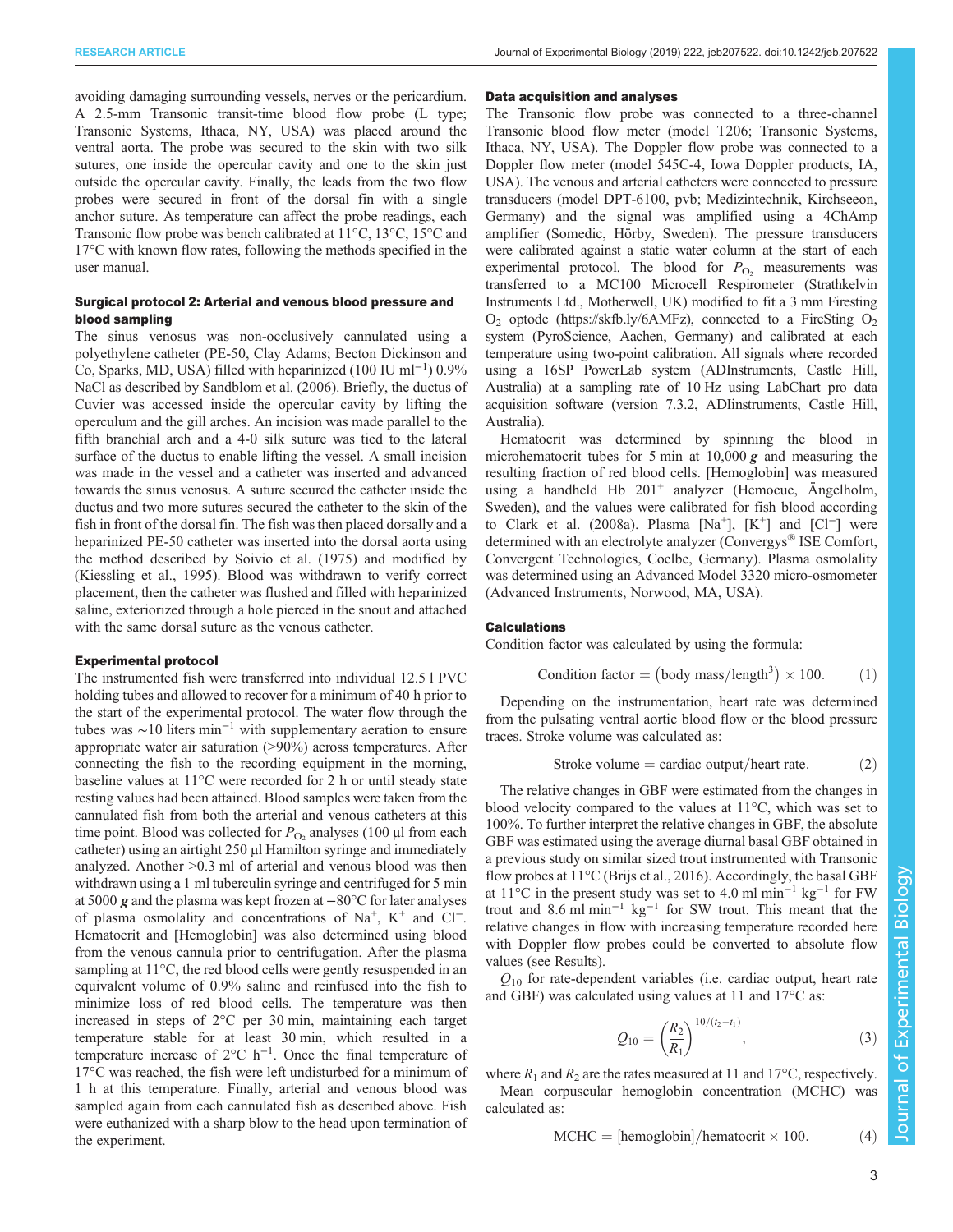Table 1. Body mass and condition factor of rainbow trout (Oncorhynchus mykiss) acclimated to freshwater (FW) and seawater (SW)

|                              | <b>FW</b>       | <b>SW</b>       |
|------------------------------|-----------------|-----------------|
| <b>Experimental series 1</b> | $n = 10$        | $n = 10$        |
| Body mass (q)                | 862.5±38.0      | 823.9±41.6      |
| Condition factor             | $1.04 \pm 0.03$ | $1.05 \pm 0.03$ |
| <b>Experimental series 2</b> | $n=9$           | $n=9$           |
| Body mass (g)                | 740.8±135.7     | 748.8±83.5      |
| Condition factor             | $1.13 \pm 0.02$ | $1.10+0.02$     |
|                              |                 |                 |

Values are means±s.e.m. There were no significant differences between acclimation groups or experimental series.

Blood  $P_{\text{O}_2}$  was converted to kPa from recorded % $O_2$  saturation values taking the atmospheric pressure and temperature-dependent water vapor pressure into consideration.

## Statistical analyses

SPSS statistics 24 (IBM Corp., Armonk, NY, USA) was used for all statistical analyses. Differences in condition factor, body mass and  $Q_{10}$  data for cardiac output, heart rate and GBF were analyzed using independent-samples t-tests or Mann–Whitney U-tests depending on whether data was normally distributed or not, and, if the variances were unequal, Welch t-test was used. To analyze the hemodynamic variables throughout the temperature challenge, a linear mixed model was used. Individual fish were included as subject variable, temperature (within-subject factor), treatment (between-subject factor), sampling site (venous and arterial, within-subject factor) and the interaction between temperature and treatment as fixed effects and cardiovascular variables as dependent variables. For relative GBF, the same analysis was performed but only at three temperatures (13, 15 and 17°C), as all measurements at 11°C where adjusted to 100%. The calculated absolute GBF values were not subjected to statistical analysis. A first-order autoregressive (AR1) covariance structure, indicating that recordings that were close in time were also more dependent than temporally distant recordings, provided the best fit to the data (as indicated by the Akaike information criterion, AIC) for variables analyzed at four temperatures (11, 13, 15 and 17°C) and an unstructured covariance structure for variables measured at two temperatures (11 and 17°C). To correct for body mass differences, body mass was initially included as a covariate in the model. However, since no significant effects of body mass were found, the final data analysis excluded body mass as a covariate. Homoscedasticity and normal distribution of data was assessed by visual inspection of the residual plots. Data for  $Pv_{\text{O}_2}$  and osmolality were transformed to their natural logarithms to meet the assumptions of this model. When significant effects were found, these were further explored with between- and within-treatments pair-wise comparisons, where the confidence intervals were adjusted for multiple testing using Bonferroni correction. Statistical significance was accepted at  $P<0.05$ . All data are presented as means±s.e.m.

# RESULTS

## Morphological features of the experimental fish

Condition factor and body mass did not significantly differ between acclimation groups in the first and second experimental series. All morphological information on the fish used in this study is summarized in Table 1.

## Cardiovascular responses to warming across salinities

At 11°C, cardiac output was 20.4±1.7 and 15.2±2.1 ml min−<sup>1</sup> kg−<sup>1</sup> in SW- and FW-acclimated fish, respectively, and was significantly higher in SW-acclimated trout when analyzed across test temperatures (Fig. 1A). This was due to a significantly greater stroke volume in SW fish  $(0.60 \pm 0.08$  vs.  $0.34 \pm 0.04$  ml kg<sup>-1</sup>, Fig. 1B), while heart rate was similar between the two groups (45.4±2.9 beat min−<sup>1</sup> in FW vs. 39.6±2.9 beat min−<sup>1</sup> in SW, Fig. 1C). During the acute rise in temperature, cardiac output of both FW and SW fish increased significantly ( $Q_{10}$  of 1.7 $\pm$ 0.2 and 2.2 $\pm$ 0.2, respectively, salinity effect:  $t_{16}$ =−1.825, P=0.087) through increases in heart rate ( $Q_{10}$  of 2.0±0.1 in FW vs. 2.3±0.2 in SW, salinity effect:  $t_{13.6}$ =−1.598, P=0.133; Fig. 1A,C), whereas stroke volume remained unchanged across temperatures (Fig. 1B).



Fig. 1. The effects of warming on cardiovascular variables in rainbow trout (Oncorhynchus mykiss). (A) Cardiac output, (B) stroke volume and (C) heart rate of trout acclimated to freshwater (FW; open circles,  $n=10$ ) and seawater (SW; filled squares;  $n=8-10$ ). The results from the mixed model for the respective variables are presented in each panel. Statistical significance (P<0.05) is indicated by bold text. Values are means±s.e.m.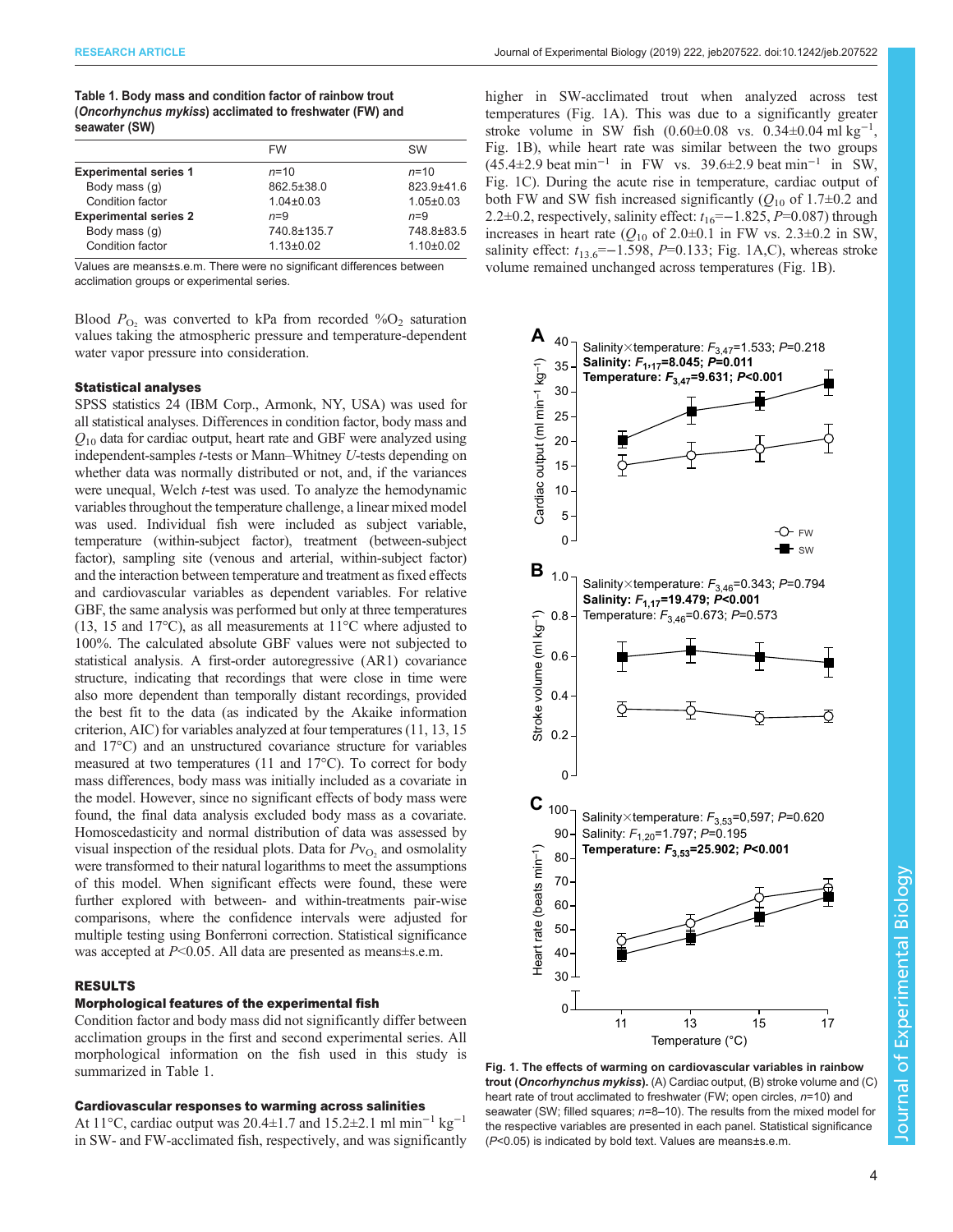

Fig. 2. Gastrointestinal blood flow in rainbow trout during acute warming. (A) Relative gastrointestinal blood flow (GBF) and (B) estimated absolute GBF calculated using the average diurnal basal GBF obtained by [Brijs et al.,](#page-7-0) [\(2016\)](#page-7-0) of trout acclimated to freshwater (FW; open circles) and seawater (SW; filled squares). Statistical analyses generated via mixed model for each variable are presented in each figure with significance (P<0.05) in bold. Values are means±s.e.m. (n=9 for FW and n=10 for SW rainbow trout).

The relative GBF increased significantly in both FW and SW fish during the acute increase in water temperature (Fig. 2A). However, the two salinity treatment groups responded markedly different, as the rate of increase in GBF with warming was much greater in SW (temperature effect<sub>SW</sub>:  $F_{2,34}$ =26.221, P<0.001) compared with FW (temperature effect<sub>FW</sub>:  $F_{2,34}$ =4.152, P=0.024). Accordingly, the  $Q_{10}$  value for GBF was significantly higher in SW (2.6 $\pm$ 0.3) compared with FW trout (1.6±0.1, salinity effect:  $t_{13.3} = -3.161$ ,  $P=0.007$ ). Indeed, SW trout had a significantly higher relative GBF throughout the temperature protocol (salinity effect:  $F_{1,18}=6.317$ , P=0.022; Fig. 2A), but since the GBF measurements are relative and the effects of temperature and salinity are interacting the effects of salinity cannot be statistically separated from the effects of temperature. However, when recalculated to absolute values, the GBF at 17°C was 5.2 ml min−<sup>1</sup> kg−<sup>1</sup> in FW and nearly threefold higher (15.0 ml min−<sup>1</sup> kg−<sup>1</sup> ) in SW (Fig. 2B). This suggests that the relative measurements underestimated the increase in GBF in SW-acclimated trout, and that the stimulatory effect of increased salinity on GBF is a general pattern across temperatures (Fig. 2B).

At  $11^{\circ}$ C, the Pa was  $3.3\pm0.2$  kPa in FW trout and  $2.7\pm0.3$  kPa in SW trout, and there was a significant salinity effect across temperatures (Fig. 3A). However, the Pv at 11°C was 0.01 kPa  $\pm 0.02$  in FW and  $0.06 \pm 0.02$  kPa in SW, but there was no significant salinity acclimation effect (Fig. 3B). There were no changes with warming in either  $Pa$  (Fig. 3A) or  $Pv$  (Fig. 3B). With heart rates



Fig. 3. Cardiovascular variables of rainbow trout during acute warming. (A) Dorsal aortic blood pressure (Pa), (B) Central venous blood pressure (Pv) and (C) heart rate of trout acclimated to freshwater (FW; open circles) and seawater (SW; filled squares). Statistical analyses generated via mixed model for each variable are presented in each figure with significance (P<0.05) in bold. Values are means±s.e.m. (n=7–9 for FW and n=6–9 for SW rainbow trout).

of 45.7 $\pm$ 2.2 beats min<sup>-1</sup> in FW and 50.5 $\pm$ 2.8 beats min<sup>-1</sup> in SW at 11°C, the fish of the second experimental series showed no significant differences in heart rate between salinity acclimation groups either, and both groups also responded very similarly to warming as fish in the first experimental series  $(Q_{10}$  of 2.6 $\pm$ 0.3 in FW vs.  $2.7\pm0.3$  in SW fish; salinity effect:  $U=46$ ,  $P=0.666$ ; Fig. 3C).

#### Hematological responses to warming across salinities

Hematocrit and [hemoglobin] were lower in the SW-acclimated trout at both 11 and 17°C (salinity effect:  $F_{1,15}=10.918$ ,  $P=0.005$ and  $F_{1,15}$ =6.286, P=0.024, respectively; [Table 2](#page-5-0)) and decreased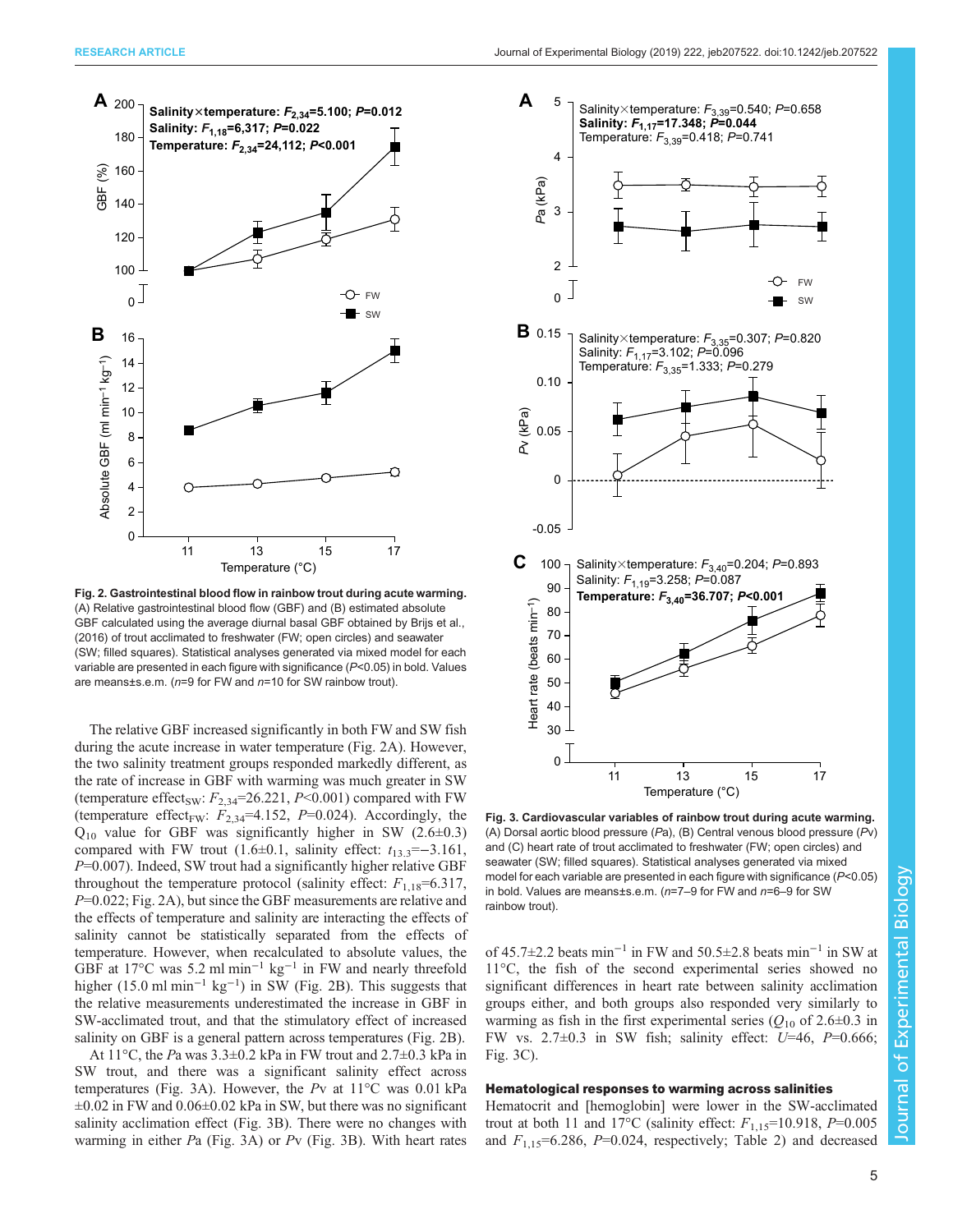#### <span id="page-5-0"></span>Table 2. Hematological variables of FW and SW rainbow trout

| Measured variables        |                | <b>FW</b>                 | <b>SW</b>                                  |
|---------------------------|----------------|---------------------------|--------------------------------------------|
| Hematocrit (%)            | $11^{\circ}$ C | $25.4 \pm 0.8$            | $20.6 \pm 1.1*$                            |
|                           | $17^{\circ}$ C | $23.6 \pm 0.7^{\ddagger}$ | $19.0 \pm 1.4$ <sup><math>\pm</math></sup> |
| [Hemoglobin] $(q  ^{-1})$ | $11^{\circ}$ C | $70.6 \pm 3.2$            | $58.9 + 3.1*$                              |
|                           | $17^{\circ}$ C | $64.9{\pm}4.0^{\ddagger}$ | $52.8 \pm 3.8^{\ddagger,*}$                |
| MCHC $(q ^{-1})$          | $11^{\circ}$ C | $2794+94$                 | $285.3 \pm 8.9$                            |
|                           | $17^{\circ}$ C | 274.8±10.4                | $277.3 \pm 9.8$                            |

MCHC, mean corpuscular hemoglobin content. Values are means±s.e.m. (FW, n=8; SW, n=9). \*Significant salinity effect; <sup>‡</sup>Significant temperature effect. Statistical significance at P<0.05.

with temperature in both salinity treatments (temperature effect:  $F_{1,15}$ =13.096, P=0,003 and  $F_{1,15}$ =14.217, P=0.002, respectively). However, MCHC was not significantly affected by salinity acclimation (salinity effect:  $F_{1,15}=0.202$ ,  $P=0.659$ ) and temperature (temperature effect:  $F_{1,15}=0.384$ ,  $P=0.545$ ; Table 2).

When not accounting for sampling site (i.e. arterial and venous blood), acclimation to SW generally resulted in higher plasma osmolality (salinity effect:  $F_{1,16}$ =73.734, P<0.001), [K<sup>+</sup>] (salinity effect:  $F_{1,16}$ =21.632, P<0.001), [Na<sup>+</sup>] (salinity effect:  $F_{1,16}$ =49.756, P<0.001) and [Cl<sup>-</sup>] (salinity effect:  $F_{1,16}$ =54.227, P<0.001; Table 3) when measured at 11°C. Moreover, increasing temperatures elevated [K<sup>+</sup>] (temperature effect:  $F_{1,16}$ =9.280,  $P=0.008$ ; Table 3) across salinities. However, [Na<sup>+</sup>] and [Cl<sup>-</sup>] were affected differently by temperature depending on acclimation salinity (salinity×temperature effect:  $F_{1,16}$ =17.867, P=0.001;  $F_{1,15}=8.221, P=0.012$  for [Na<sup>+</sup>] and [Cl<sup>-</sup>], respectively), as the  $6^{\circ}$ C increase resulted in a significant decrease in [Na<sup>+</sup>] (temperature effect<sub>FW</sub>:  $F_{1,15}$ =5.636, P=0.032) in FW-acclimated fish, while in SW-acclimated trout both  $[Na^+]$  (temperature effect<sub>SW</sub>:  $F_{1,17}=11.735$ , P=0.003) and [Cl<sup>-</sup>] (temperature effect<sub>sw</sub>:  $F_{1,16}=8.440, P=0.011$ ; Table 3) increased with warming. There was no statistically significant general effect of temperature on osmolality (temperature effect:  $F_{1,16}$ =2.647, P=0.124, Table 3). Moreover, there were relatively minor differences in plasma ion composition between arterial and venous blood, but  $[K^+]$  was significantly higher in arterial blood of freshwater-acclimated trout at 17°C and at 11°C in seawater-acclimated trout (sampling site effect:  $F_{1,16}$ =13.302, P=0.002, Table 3). Osmolality was significantly lower in arterial blood at 11°C in FW trout (sampling site effect:  $F_{1,13}$ =9.268, P=0.009, Table 3).

 $Pa<sub>O</sub>$ , was significantly higher in FW fish at 11°C (16.6 kPa±0.4 vs. 13.6 $\pm$ 1.2 kPa; salinity effect 11°C:  $t_{10}$ =2.423, P=0.036), and this difference was maintained at the highest temperature (salinity effect:  $F_{1,16}$ =8.181, P=0.011, Fig. 4). Pv<sub>O2</sub> was 5.6±0.7 kPa for FW and 5.7±0.3 kPa for SW trout at 11°C and did not significantly differ between salinity acclimation treatments at any of the



Fig. 4. Arterial and venous  $P_{O_2}$  of rainbow trout during acute warming. Dorsal aortic ( $Pa_{\text{O}_2}$ ) and central venous partial pressure of  $\text{O}_2$  ( $P\text{V}_{\text{O}_2}$ ) of trout acclimated to freshwater (FW) and seawater (SW). Statistical analyses generated via mixed model for each variable are presented in each figure with significance (P<0.05) in bold. Values are means±s.e.m. (n=8–9 for both FW and SW rainbow trout).

temperatures (salinity effect:  $F_{1,16}$ =0.130, P=0.723; Fig. 4). Nonetheless, both  $Pa<sub>O2</sub>$  and  $Pv<sub>O2</sub>$  decreased significantly with warming, where  $Pa<sub>O</sub>$ , was 15.0 $\pm$ 0.5 kPa in FW and 12.0 $\pm$ 1.0 kPa in SW and  $Pv_{\text{O}_2}$  was 5.2 $\pm$ 0.6 in FW and 4.2 $\pm$ 0.2 in SW at 17°C (temperature effect:  $F_{1,15}$ =16.995, P=0.001;  $F_{1,15}$ =7.911, P=0.013 for  $Pa<sub>O<sub>2</sub></sub>$  and  $P<sub>VO<sub>2</sub></sub>$ , respectively, Fig. 4).

## **DISCUSSION**

## Seawater acclimation exacerbates GBF responses to warming

Prior to this study, only a few other studies had examined the effect of temperature on GBF dynamics in fish [\(Brijs et al., 2018](#page-7-0); [Gräns et al., 2009, 2013\)](#page-8-0), but none at different salinities and in combination with indicators of osmoregulatory function. Indeed, the  $O<sub>2</sub>$  demand of gastrointestinal tissues increases during warming, which is met by elevations in GBF in both freshwater [\(Brijs et al., 2018;](#page-7-0) [Gräns et al., 2009](#page-8-0)) and marine fishes ([Gräns et al.,](#page-8-0) [2013\)](#page-8-0). Consistent with these previous studies, GBF increased with warming across salinity acclimation groups of the present study. However, in accordance with our hypothesis, the relative increase in GBF in response to warming was markedly greater in SW, as SW-acclimated trout increased relative GBF by 75% during warming from 11°C to 17°C ( $Q_{10}$  of ~2.6), whereas the GBF increased by only 31% in FW ( $Q_{10}$  of ~1.6). The significance of this finding is even clearer when converting our relative values to absolute numbers using the routine GBF for FW- and SW-acclimated trout reported by [Brijs et al. \(2016\).](#page-7-0) They showed

| Table 3. Ion composition and osmolality of arterial and venous plasma of FW and SW rainbow trout during acute warming |  |  |
|-----------------------------------------------------------------------------------------------------------------------|--|--|
|                                                                                                                       |  |  |
|                                                                                                                       |  |  |
|                                                                                                                       |  |  |

|                              | Sampling site | Freshwater                   |                                              | Seawater                     |                                 |
|------------------------------|---------------|------------------------------|----------------------------------------------|------------------------------|---------------------------------|
|                              |               | $11^{\circ}$ C               | $17^{\circ}$ C                               | $11^{\circ}$ C               | $17^{\circ}$ C                  |
| $[K^+]$ (mmol $I^{-1}$ )     | Arterial      | $2.3 \pm 0.1$                | $2.7 \pm 0.2$ <sup><math>\pm .8</math></sup> | $2.9 \pm 0.1$ <sup>*,§</sup> | $3.1 \pm 0.2$                   |
|                              | Venous        | $2.2 \pm 0.1$                | $2.3 \pm 0.2$                                | $2.7 \pm 0.1*$               | $3.1\pm0.2$ <sup>*,‡</sup>      |
| $[Na^+]$ (mmol $I^{-1}$ )    | Arterial      | $153.4 \pm 2.4$              | $150.6 \pm 2.8$                              | $183.1 \pm 4.0*$             | $191.1 \pm 5.4$ <sup>*,‡</sup>  |
|                              | Venous        | $156.5 \pm 2.9$              | $152.9 \pm 2.5$                              | $186.7 \pm 5.2^*$            | $188.2 \pm 5.3*$                |
| $ Cl^- $ (mmol $ ^{-1}$ )    | Arterial      | $123.9 \pm 2.5$              | $121.9+4.2$                                  | $154.1 \pm 3.8^*$            | $161.6 \pm 5.0$ * <sup>+</sup>  |
|                              | Venous        | $127.2 \pm 3.8$              | $124.4 \pm 2.3$                              | $155.8 + 4.8*$               | $156.6 \pm 5.0*$                |
| Osmolality (mOsm $kg^{-1}$ ) | Arterial      | $298.2 \pm 2.3$ <sup>§</sup> | $298.8 + 4.3$                                | $355.3\pm 6.9*$              | $359.6 \pm 12.1*$               |
|                              | Venous        | $303.4 \pm 2.7$              | $303.2 \pm 2.8$                              | $356.3 \pm 7.2^*$            | $365.4 \pm 9.1$ *, <sup>‡</sup> |

The variables were obtained from the dorsal aorta (arterial) and sinus venosus (venous) at 11°C and 17°C. All values are means±s.e.m. (n=7–9). \*Significant salinity effect; <sup>‡</sup>significant temperature effect; <sup>§</sup>significant differences between arterial and venous blood. Statistical significance at *P*<0.05.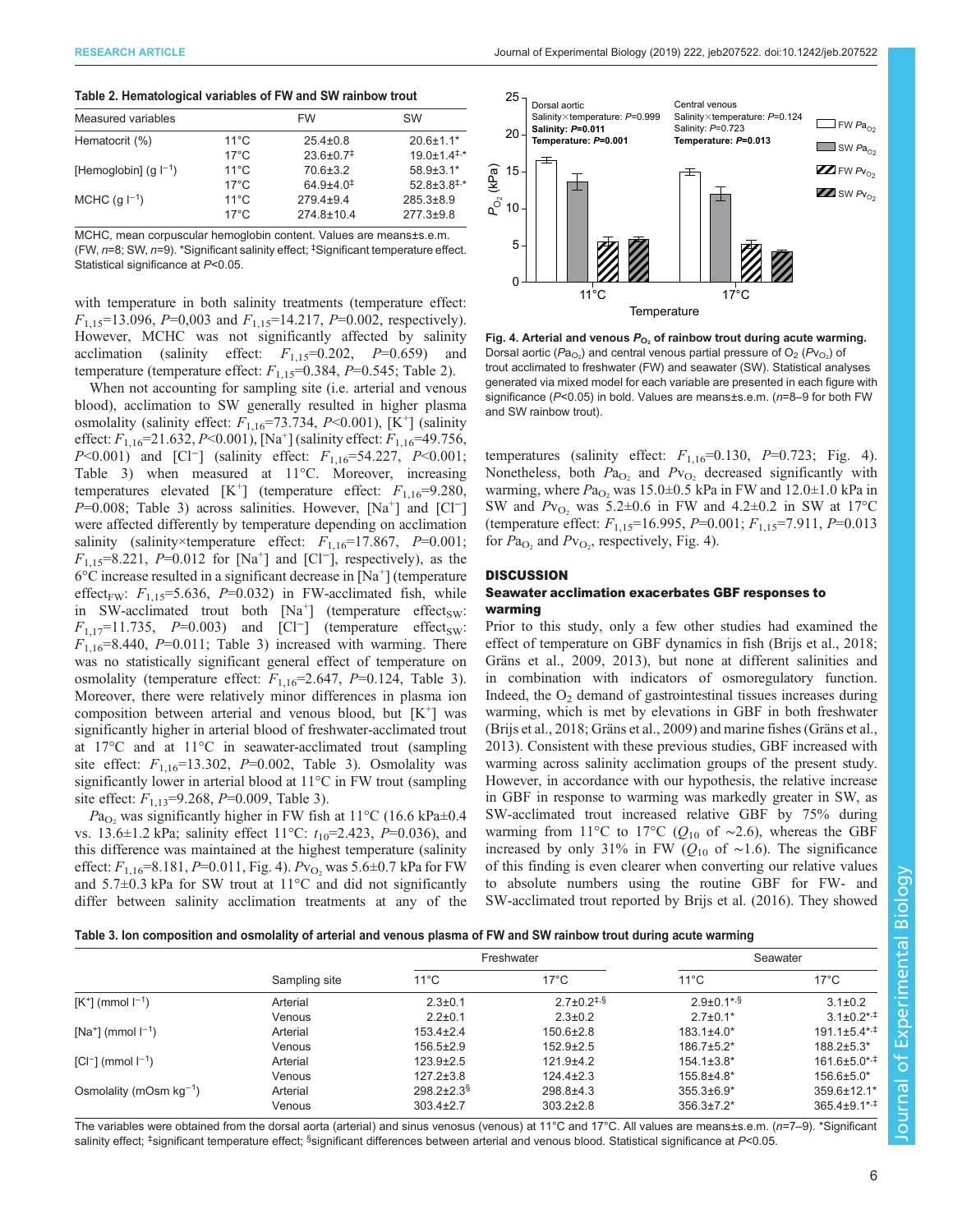that the GBF in FW rainbow trout at 10°C was 4 ml min−<sup>1</sup> kg−<sup>1</sup> and more than twofold in SW-acclimated trout  $(8.6 \text{ ml min}^{-1} \text{ kg}^{-1})$ . Thus, combining these routine values with the relative changes in GBF recorded here during acute warming, it can be estimated that the absolute GBF at 17°C may be up to three times greater in SW-acclimated trout (15.0 vs. 5.2 ml min<sup>-1</sup> kg<sup>-1</sup>) compared with FW trout.

There are several possible reasons for this striking difference in GBF response to warming across salinities. The osmoregulatory role of the gastrointestinal tract in FW is mostly related to fluxes of ions and water during digestion [\(Bucking and Wood, 2006a](#page-7-0),[b\)](#page-7-0), whereas in marine fish, the gut is constantly processing imbibed SW to replenish water passively lost to the environment ([Shehadeh and](#page-8-0) [Gordon, 1969\)](#page-8-0). Moreover, consistent with the osmo-respiratory compromise, increases in gill ventilation and branchial blood perfusion during warming can be expected to exacerbate diffusional loss of water in marine fish. This should be compensated for by increased intestinal water absorption [\(Evans, 1969](#page-7-0)), which is powered by the osmotic gradient created through active transport of ions from the intestinal lumen into the lateral interspace between enterocytes [\(Grosell, 2006\)](#page-8-0). However, such elevated rates of ion and water absorption may not only require increased blood flow to sustain elevated  $O_2$  demands (i.e. for ATP production), but also for the convective transport of absorbed water, as well as ions and acid– base equivalents resulting from the processing of SW to their respective sites of excretion. While the SW-acclimated trout in this study showed significant increases in plasma [Cl<sup>−</sup>] and [Na<sup>+</sup>] with warming, which is consistent with an osmo-respiratory compromise, these changes were relatively minor and within range of steady state values for teleosts [\(Evans, 1993](#page-7-0)), suggesting sufficient osmoregulatory function within the temperature range examined here.

### Vascular resistance dictates gastrointestinal blood flow across salinities and temperatures

The reduced Pa and increased cardiac output in SW-acclimated fish prior to warming in the two experimental series of the present study suggests a reduced systemic vascular resistance in SW. This, corroborates the findings of [Sundell et al. \(2018\)](#page-8-0) who measured arterial pressure and cardiac output in the same fish at different acclimation salinities. Moreover, using the calculated absolute GBF at 11°C, it appears that a substantially higher proportion of cardiac output was directed to the gastrointestinal tract in SW fish (42% of cardiac output) compared to FW trout (25% of cardiac output). Taking into account the reduced blood pressure and systemic vascular resistance in SW-acclimated trout [\(Sundell et al., 2018\)](#page-8-0), this suggests that reduced gastrointestinal vascular resistance and not elevated arterial blood pressure explains the elevated gastrointestinal blood flow of SW trout. However, the lower Pa in SW-acclimated trout may also be partly attributed to reduced blood volume, as previously reported by [Olson and Hoagland \(2008\)](#page-8-0).

Fish at both salinities responded to temperature increase by elevating cardiac output and GBF with no significant changes in Pa, indicating that gastrointestinal vascular resistance was reduced further at the elevated temperature. Indeed, at 11°C, cardiac output was 34% higher in SW-acclimated trout and this difference increased to 55% at 17°C. Consequently, when the proportion of cardiac output allocated to the gut is estimated using the calculated absolute GBF values, it remained relatively stable at both salinities and across temperatures, being 25% in FW and 47% in SW at 17°C. Generally, cardiac output increases with warming until temperatures approach the critical thermal maximum of the fish ([Ekström et al.,](#page-7-0) [2014](#page-7-0)). It is currently unknown whether SW acclimation has any

effect on maximum cardiac output or the temperature where cardiac output fails at critically high temperatures in fish. Even so, if maximum cardiac output is similar across salinities, and fish in SW require larger increases in cardiac output to support the greater elevations in GBF with warming, it can be speculated that their cardiac scope is reduced at a faster pace. While this would ultimately lead to an inability to further elevate GBF with increasing temperatures and negatively influence osmotic homeostasis of fish in SW, future studies on maximum cardiac performance across salinities and at critically high temperatures would be instrumental to resolve these questions. In fact, evidence for a correlation between aerobic capacity, intestinal artery blood flow (branches from the celiacomesenteric artery) and osmoregulatory function is given by two studies on chinook salmon (Oncorhynchus tshawytscha) chronically trained at different water flow intensities in SW [\(Gallaugher et al., 2001;](#page-7-0) [Thorarensen et al., 1993](#page-8-0)). Fish trained at high water velocities had a higher maximum oxygen consumption rate and could sustain GBF up to higher swimming speeds, which could explain why they were able to better maintain plasma osmolality [\(Gallaugher et al., 2001](#page-7-0); [Thorarensen et al., 1993\)](#page-8-0).

## Cardiac function is maintained in SW-acclimated trout across temperatures

Fish acutely transferred from FW to SW may experience a transient decrease in  $Pa<sub>O<sub>2</sub></sub>$ , followed by a recovery to original values within 6 to >30 h [\(Larsen and Jensen, 1993; Madsen et al., 1996; Maxime](#page-8-0) [et al., 1991](#page-8-0); [Stagg et al., 1989](#page-8-0)). This is thought to result from the dehydration of the branchial tissues impairing  $O<sub>2</sub>$  diffusion and subsequent rehydration upon acclimation to SW ([Madsen et al.,](#page-8-0) [1996\)](#page-8-0). The trout used in this study had been acclimated to SW for a minimum of 4 weeks; it is therefore unlikely that the observed lower  $Pa<sub>O</sub>$ , was due to the dehydrating effect of SW on the gills. Nevertheless, despite  $Pa<sub>O</sub>$ , being initially lower in SW-acclimated trout in the present study, both acclimation groups showed a similar  $Pv_{O_2}$ . As the SW-acclimated fish had a significantly lower [hemoglobin] and higher cardiac output, this likely reflects a decreased tissue  $O_2$  extraction in SW trout. This could also explain why some studies have reported little or no change in  $O<sub>2</sub>$ consumption with SW acclimation [\(Brijs et al., 2015; Ern et al.,](#page-7-0) [2014\)](#page-7-0), despite substantial increases in cardiac output ([Maxime](#page-8-0) [et al., 1991; Sundell et al., 2018\)](#page-8-0). To better substantiate this hypothesis, simultaneous measurements of arterial and venous  $O<sub>2</sub>$ content of fish in both salinities would be required. Another possibility is that fish in SW have a lower venous blood hemoglobin  $O<sub>2</sub>$  affinity. SW acclimation is associated with blood acidosis in fish, as it is partly reliant on the endogenous production of  $HCO<sub>3</sub><sup>-</sup>$  and consequent liberation of protons [\(Genz et al., 2008; Grosell and](#page-8-0) [Taylor, 2007; Wilson and Grosell, 2003\)](#page-8-0). The HCO<sub>3</sub> is secreted into the intestinal lumen in exchange for Cl<sup>−</sup> and contributes to the osmotic gradient that drives water absorption across the intestine [\(Grosell, 2006\)](#page-8-0). Therefore, a drop in blood pH in SW would result in a right shift of the hemoglobin  $O_2$  dissociation curve (Bohr effect), explaining why  $Pv_{\text{O}_2}$  is similar across salinities despite the fact that  $Pa<sub>O2</sub>$  is initially lower in SW. FW- and SW-acclimated trout in this study also showed decreases in  $Pv_{\text{O}_2}$  during warming, a wellknown response to warming in fish [\(Clark et al., 2008b\)](#page-7-0). At 17°C, the  $Pv_{\Omega_2}$  of FW- and SW-acclimated trout in this study were 5.2 and 4.2 kPa, respectively, which are within previously reported resting  $Pv_{\text{O}_2}$  values for salmonids in normoxia ([Clark et al.,](#page-7-0) [2008b](#page-7-0); [Steinhausen et al., 2008\)](#page-8-0) and well above the estimated threshold at which cardiac function is impaired [\(Steffensen and](#page-8-0) [Farrell, 1998](#page-8-0)). During warming, fish at both salinities displayed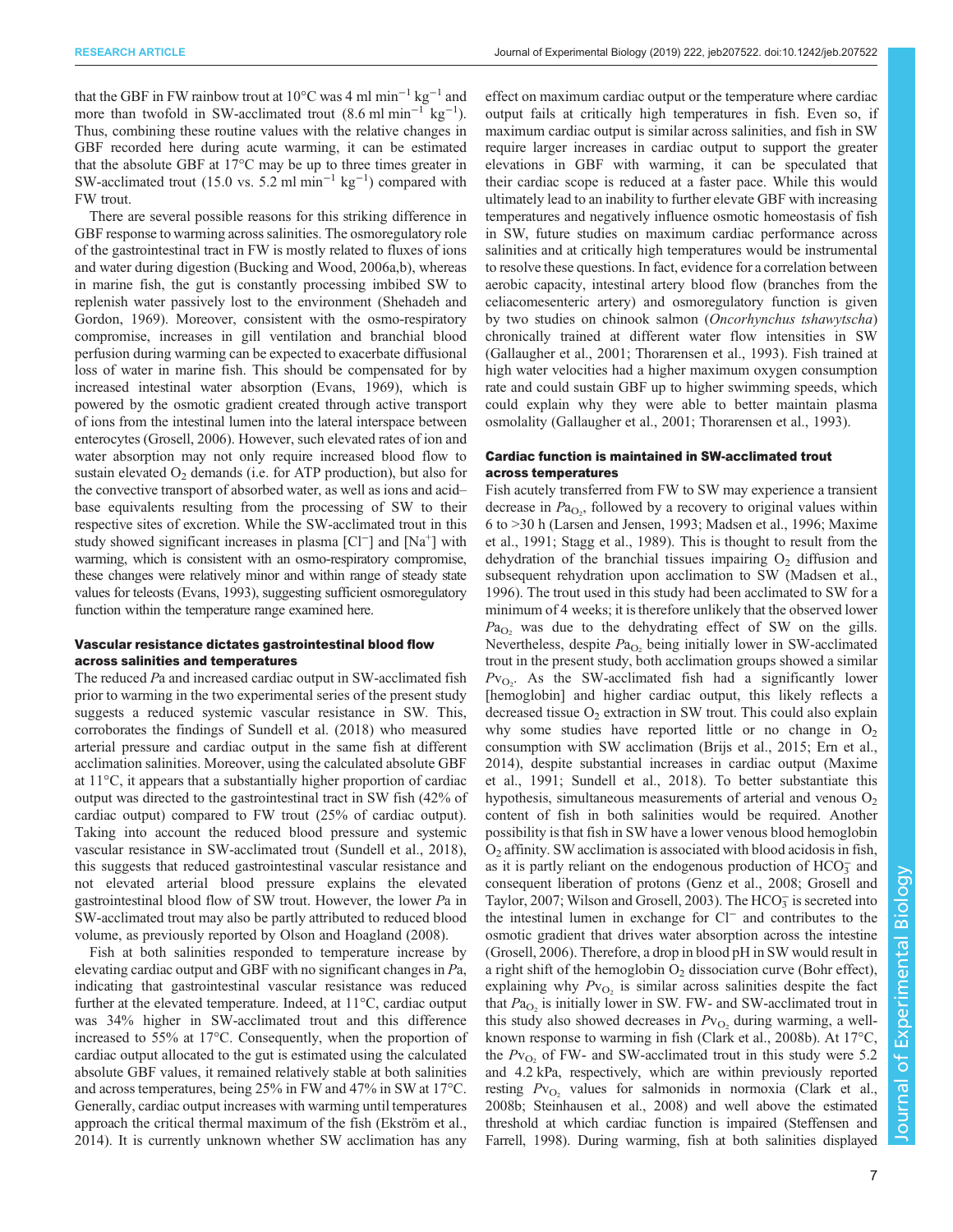<span id="page-7-0"></span>tachycardia-driven elevations in cardiac output, while stroke volume remained unchanged. These cardiovascular responses are in line with previous observations in rainbow trout in both FW and SW (Brijs et al., 2017), as well as in other fish species during acute warming (Ekström et al., 2016; [Gollock et al., 2006](#page-8-0); [Steinhausen](#page-8-0) [et al., 2008](#page-8-0)). However, contrary to the results of Brijs et al. (2017), the SW-acclimated trout in the present study showed no signs of cardiac impairment and they maintained a higher cardiac output and stroke volume than their FW-acclimated conspecifics across test temperatures. Thus, the initial hypothesis that increased  $O<sub>2</sub>$  extraction from osmoregulatory processes could lead to greater reductions in  $Pv_{\text{O}_2}$  in SW and impair cardiac function through limitations in luminal  $O_2$  supply to the heart was clearly not supported, at least not within the temperature range analyzed in this study.

#### Conclusions and future perspectives

This is the first study examining how acclimation to different salinities affects GBF dynamics and osmotic homeostasis in response to warming in a fish. Our results indicate that the GBF dynamics of the rainbow trout are remarkably tuned to compensate for osmotic imbalances resulting from acute environmental warming. While the gills have been much more extensively studied in the context of the osmo-respiratory compromise because of their important role in the exchange of gases, water and osmolytes, the present study is a novel addition, as the role of the gastrointestinal tract and its blood supply in maintaining osmotic balance has so far received much less attention. Rainbow trout (i.e. steelhead strain) naturally undertake migrations between salinities as part of its life cycle, facing not only osmotic challenges but also acute fluctuations in temperature (e.g. while moving across the thermocline or along the way to their in-river spawning grounds), the severity of which are exacerbated by global warming. Therefore, the results presented here improve the understanding of the physiological mechanisms salmonids, and perhaps euryhaline fishes in general, employ at different salinities to cope with an environmental driver that is becoming increasingly detrimental to both wild and farmed fish populations as average water temperatures and the incidence of heatwaves increase. Feeding status (i.e. post absorptive vs. postprandial), degree of activity or life stage may have additional implications for the distribution of gastrointestinal blood flow and consequently osmotic balance. Studies of combined environmental drivers at different physiological states are therefore essential areas of future research to better understand the ecological implications of global warming and its associated environmental changes in aquatic habitats.

#### Acknowledgements

We gratefully acknowledge Jeroen Brijs for his mentorship throughout the initial stage of the study.

#### Competing interests

The authors declare no competing or financial interests.

#### Author contributions

Conceptualization: E.S.; Methodology: D.M., E.S.; Validation: D.M.; Formal analysis: D.M., A.G.; Investigation: D.M., A.E., P.H.; Resources: D.M., A.E., M.A., E.S.; Data curation: D.M., A.G.; Writing - original draft: D.M.; Writing - review & editing: D.M., A.E., P.H., A.G., M.A., E.S.; Visualization: D.M.; Supervision: A.G., M.A., E.S.; Project administration: D.M., E.S.; Funding acquisition: D.M., E.S.

#### Funding

This work was supported by the Swedish Research Council (Vetenskapsrådet; 2011−04786 to E.S.), the Swedish Research Council for Environment, Agricultural Sciences and Spatial Planning (Svenska Forskningsrådet Formas; 2016-00729 to E.S.), Helge Ax:son Johnsons Foundation (D.M.) and the Wilhelm and Martina Lundgren Research foundation (D.M.).

#### References

- [Brauner, C. J., Shrimpton, J. M. and Randall, D. J.](https://doi.org/10.1139/f92-265) (1992). Effect of short-duration [seawater exposure on plasma ion concentrations and swimming performance in](https://doi.org/10.1139/f92-265) Coho salmon (Oncorhynchus kisutch) parr. [Can. J. Fish. Aquat. Sci.](https://doi.org/10.1139/f92-265) 49, [2399-2405. doi:10.1139/f92-265](https://doi.org/10.1139/f92-265)
- Brijs, J., Axelsson, M., Grä[ns, A., Pichaud, N., Olsson, C. and Sandblom, E.](https://doi.org/10.1038/srep10430) [\(2015\). Increased gastrointestinal blood flow: An essential circulatory modification](https://doi.org/10.1038/srep10430) [for euryhaline rainbow trout \(](https://doi.org/10.1038/srep10430)Oncorhynchus mykiss) migrating to sea. Sci. Rep. 5, [10430. doi:10.1038/srep10430](https://doi.org/10.1038/srep10430)
- Brijs, J., Gräns, A., Ekströ[m, A., Olsson, C., Axelsson, M. and Sandblom, E.](https://doi.org/10.1152/ajpregu.00536.2015) [\(2016\). Cardiorespiratory upregulation during seawater acclimation in rainbow](https://doi.org/10.1152/ajpregu.00536.2015) [trout: effects on gastrointestinal perfusion and postprandial responses.](https://doi.org/10.1152/ajpregu.00536.2015) [Am. J. Physiol. Regul. Integr. Comp. Physiol.](https://doi.org/10.1152/ajpregu.00536.2015) 310, R858-R865. doi:10.1152/ [ajpregu.00536.2015](https://doi.org/10.1152/ajpregu.00536.2015)
- Brijs, J., Sandblom, E., Dekens, E., Näslund, J., Ekström, A. and Axelsson, M. [\(2017\). Cardiac remodeling and increased central venous pressure underlie](https://doi.org/10.1152/ajpregu.00374.2016) [elevated stroke volume and cardiac output of seawater-acclimated rainbow trout.](https://doi.org/10.1152/ajpregu.00374.2016) [Am. J. Physiol. Regul. Integr. Comp. Physiol.](https://doi.org/10.1152/ajpregu.00374.2016) 312, R31-R39. doi:10.1152/ajpregu. [00374.2016](https://doi.org/10.1152/ajpregu.00374.2016)
- Brijs, J., Grä[ns, A., Hjelmstedt, P., Sandblom, E., van Nuland, N., Berg, C. and](https://doi.org/10.1242/jeb.180703) Axelsson, M. (2018). In vivo [aerobic metabolism of the rainbow trout gut and the](https://doi.org/10.1242/jeb.180703) [effects of an acute temperature increase and stress event.](https://doi.org/10.1242/jeb.180703) J. Exp. Biol. 221, [jeb180703. doi:10.1242/jeb.180703](https://doi.org/10.1242/jeb.180703)
- Bucking, C. and Wood, C. M. [\(2006a\).](https://doi.org/10.1152/ajpregu.00224.2006) [Gastrointestinal](https://doi.org/10.1152/ajpregu.00224.2006) [processing](https://doi.org/10.1152/ajpregu.00224.2006) [of](https://doi.org/10.1152/ajpregu.00224.2006) [Na](https://doi.org/10.1152/ajpregu.00224.2006)<sup>+</sup>[,](https://doi.org/10.1152/ajpregu.00224.2006) [Cl](https://doi.org/10.1152/ajpregu.00224.2006)<sup>−</sup>[, and](https://doi.org/10.1152/ajpregu.00224.2006) [K+](https://doi.org/10.1152/ajpregu.00224.2006) [during digestion: implications for homeostatic balance in freshwater rainbow](https://doi.org/10.1152/ajpregu.00224.2006) trout. [Am. J. Physiol. Regul. Integr. Comp. Physiol.](https://doi.org/10.1152/ajpregu.00224.2006) 291, R1764-R1772. doi:10. [1152/ajpregu.00224.2006](https://doi.org/10.1152/ajpregu.00224.2006)
- Bucking, C. and Wood, C. M. [\(2006b\). Water dynamics in the digestive tract of the](https://doi.org/10.1242/jeb.02205) [freshwater rainbow trout during the processing of a single meal.](https://doi.org/10.1242/jeb.02205) J. Exp. Biol. 209, [1883-1893. doi:10.1242/jeb.02205](https://doi.org/10.1242/jeb.02205)
- [Clark, T. D., Eliason, E. J., Sandblom, E., Hinch, S. G. and Farrell, A. P.](https://doi.org/10.1111/j.1095-8649.2008.02109.x) (2008a). [Calibration of a hand-held haemoglobin analyser for use on fish blood.](https://doi.org/10.1111/j.1095-8649.2008.02109.x) J. Fish Biol. 73[, 2587-2595. doi:10.1111/j.1095-8649.2008.02109.x](https://doi.org/10.1111/j.1095-8649.2008.02109.x)
- [Clark, T. D., Sandblom, E., Cox, G. K., Hinch, S. G. and Farrell, A. P.](https://doi.org/10.1152/ajpregu.90461.2008) (2008b). [Circulatory limits to oxygen supply during an acute temperature increase in the](https://doi.org/10.1152/ajpregu.90461.2008) Chinook salmon (Oncorhynchus tshawytscha). [Am. J. Physiol. Regul. Integr.](https://doi.org/10.1152/ajpregu.90461.2008) Comp. Physiol. 295[, R1631-R1639. doi:10.1152/ajpregu.90461.2008](https://doi.org/10.1152/ajpregu.90461.2008)
- Edwards, S. L. and Marshall, W. S. (2013). Principles and patterns of osmoregulation and euryhalinity in fishes. In Euryhaline Fishes (ed. S. D. McCormick, A. P. Farrell and C. J. Brauner), pp. 2-32. New York: Academic press.
- Ekström, A., Jutfelt, F. and Sandblom, E. [\(2014\). Effects of autonomic blockade on](https://doi.org/10.1016/j.jtherbio.2014.06.002) [acute thermal tolerance and cardioventilatory performance in rainbow trout,](https://doi.org/10.1016/j.jtherbio.2014.06.002) Oncorhynchus mykiss. J. Therm. Biol. 44[, 47-54. doi:10.1016/j.jtherbio.2014.06.002](https://doi.org/10.1016/j.jtherbio.2014.06.002)
- Ekström, A., Brijs, J., Clark, T. D., Grä[ns, A., Jutfelt, F. and Sandblom, E.](https://doi.org/10.1152/ajpregu.00530.2015) (2016). [Cardiac oxygen limitation during an acute thermal challenge in the European](https://doi.org/10.1152/ajpregu.00530.2015) [perch: effects of chronic environmental warming and experimental hyperoxia.](https://doi.org/10.1152/ajpregu.00530.2015) [Am. J. Physiol. Regul. Integr. Comp. Physiol.](https://doi.org/10.1152/ajpregu.00530.2015) 311, R440-R449. doi:10.1152/ [ajpregu.00530.2015](https://doi.org/10.1152/ajpregu.00530.2015)
- Ekströ[m, A., Sandblom, E., Blier, P. U., Dupont Cyr, B.-A., Brijs, J. and Pichaud,](https://doi.org/10.1242/jeb.150698) N. [\(2017\). Thermal sensitivity and phenotypic plasticity of cardiac mitochondrial](https://doi.org/10.1242/jeb.150698) [metabolism in European perch,](https://doi.org/10.1242/jeb.150698) Perca fluviatilis. J. Exp. Biol. 220, 386-396. doi:10. [1242/jeb.150698](https://doi.org/10.1242/jeb.150698)
- Eliason, E. J. and Anttila, K. (2017). Temperature and the cardiovascular system. In Fish Physiology (ed. K. Gamperl, T. E. Gillis, A. P. Farrell and C. J. Brauner), pp. 235-297. San Diego: Academic Press.
- [Ern, R., Huong, D. T. T., Cong, N. V., Bayley, M. and Wang, T.](https://doi.org/10.1111/jfb.12330) (2014). Effect of [salinity on oxygen consumption in fishes: a review.](https://doi.org/10.1111/jfb.12330) J. Fish Biol. 84, 1210-1220. [doi:10.1111/jfb.12330](https://doi.org/10.1111/jfb.12330)
- Evans, D. H. (1969). Studies on the permeability to water of selected marine, freshwater and euryhaline teleosts. J. Exp. Biol. 50, 689-703.
- Evans, D. H. (1993). Osmotic and ionic regulation. In Physiology of Fishes (ed. D. H. Evans), pp. 331-341. Boca Ratón, FL: CRC-Press.
- [Evans, D. H., Piermarini, P. M. and Choe, K. P.](https://doi.org/10.1152/physrev.00050.2003) (2005). The multifunctional fish gill: [dominant site of gas exchange, osmoregulation, acid-base regulation, and](https://doi.org/10.1152/physrev.00050.2003) [excretion of nitrogenous waste.](https://doi.org/10.1152/physrev.00050.2003) Physiol. Rev. 85, 97-177. doi:10.1152/physrev. [00050.2003](https://doi.org/10.1152/physrev.00050.2003)
- Farrell, A. P., Farrell, N. D., Jourdan, H. and Cox, G. K. (2012). A perspective on the evolution of the coronary circulation in fishes and the transition to terrestrial life. In Ontogeny and Phylogeny of the Vertebrate Heart (ed. D. Sedmera and T. Wang), pp. 75-102. New York: Springer.
- Frö[licher, T. L., Fischer, E. M. and Gruber, N.](https://doi.org/10.1038/s41586-018-0383-9) (2018). Marine heatwaves under global warming. Nature 560[, 360-364. doi:10.1038/s41586-018-0383-9](https://doi.org/10.1038/s41586-018-0383-9)
- Fry, F. E. J. and Hart, J. S. [\(1948\). The relation of temperature to oxygen](https://doi.org/10.2307/1538211) consumption in the goldfish. Biol. Bull. 94[, 66-77. doi:10.2307/1538211](https://doi.org/10.2307/1538211)
- Gallaugher, P. E., Thorarensen, H., Kiessling, A. and Farrell, A. P. (2001). Effects of high intensity exercise training on cardiovascular function, oxygen uptake, internal oxygen transport and osmotic balance in chinook salmon (Oncorhynchus tshawytscha) during critical speed swimming. J. Exp. Biol. 204, 2861-2872.